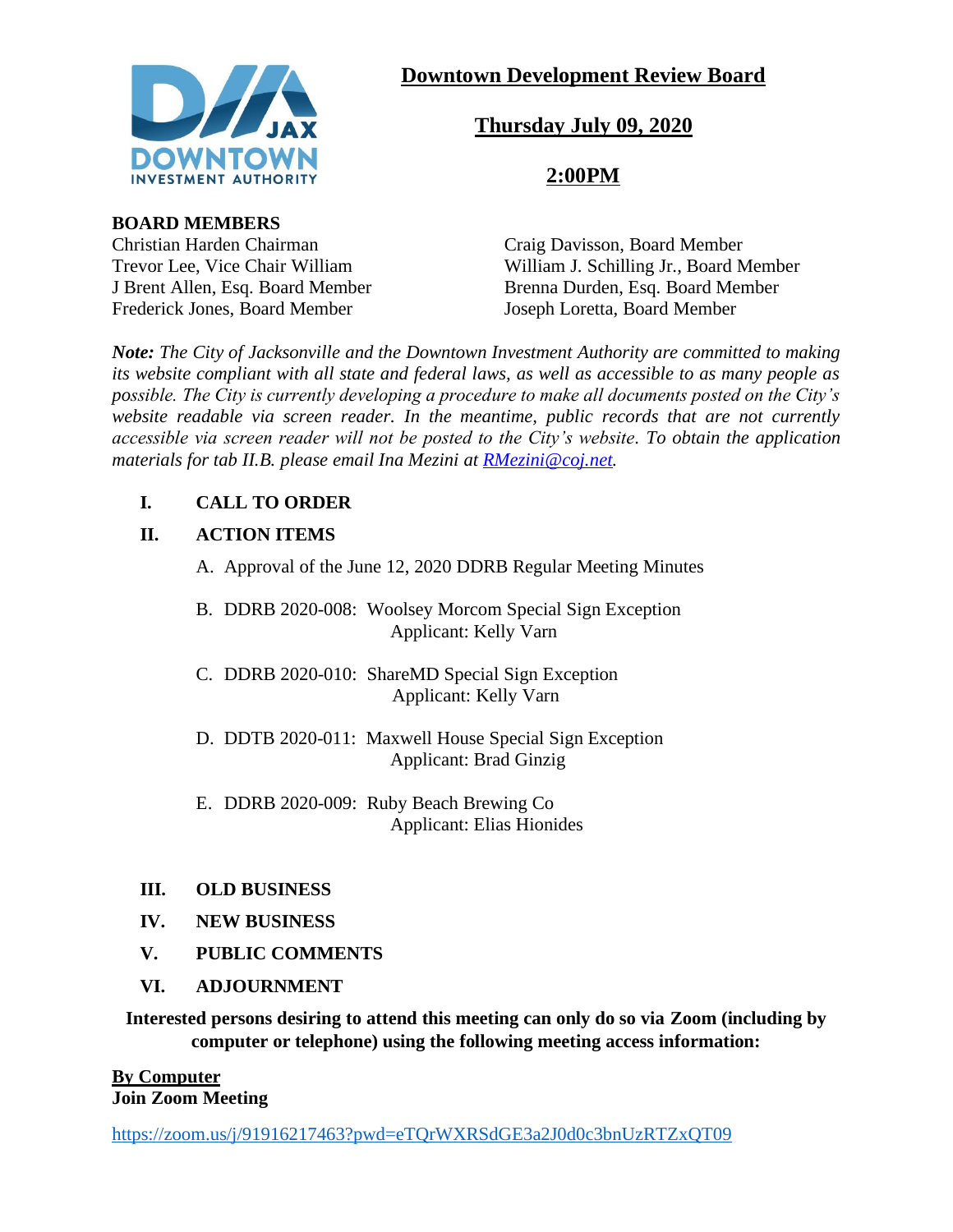

**Downtown Development Review Board**

**Thursday July 09, 2020**

**2:00PM**

**Meeting ID: 919 1621 7463**

**Password: 682745**

## **By Phone**

One tap mobile

+1 (646) 558-8656 (New York)

Dial by your location

- +1 646 558 8656 US (New York)
- +1 301 715 8592 US (Germantown)
- +1 312 626 6799 US (Chicago)
- +1 669 900 9128 US (San Jose)
- +1 253 215 8782 US (Tacoma)
- +1 346 248 7799 US (Houston)

**Find your local number:** <https://zoom.us/u/abewyeZtVJ>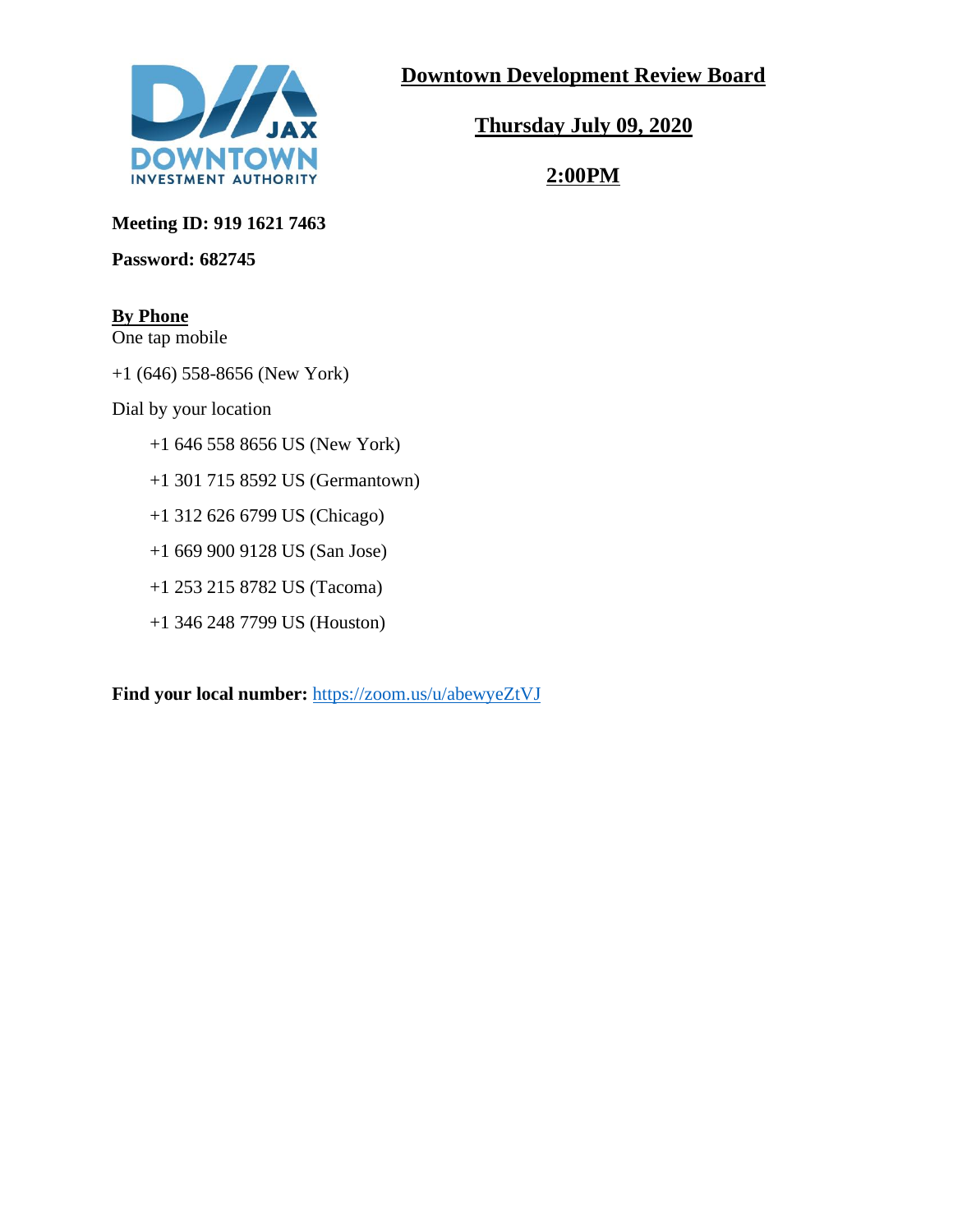

*Thursday, July 9, 2020, 2:00 p.m.* 

## **MEETING MINUTES**

**Board Members Present:** C. Harden, Chair; T. Lee, Vice-Chair; B. Schilling; J. Loretta; C. Davisson; and B. Durden, Esq.

**Board Members Not Present:** F. Jones and B. Allen, Esq.

**DIA Staff Present:** Lori Boyer, Chief Executive Officer, Guy Parola, Operations Manager, Steve Kelley, Director of Downtown Real Estate and Development, Lori Radcliffe-Meyers, Redevelopment Coordinator, Ina Mezini, Marketing, and Communications Specialist and Karen Underwood-Eiland

**Representing Office of General Counsel:** Kealey West, OGC

## **I. CALL TO ORDER**

#### **Meeting Convened: 2:01 p.m.**

Chairman Harden called the meeting to order at 2:01 p.m. Chairman Harden read through the COVID-19 executive order for holding public meetings. Chairman Harden called on Ina Mezini to walk through the Zoom toolbar for the public. Chairman Harden discussed the meeting operating procedures.

## **II. ACTION ITEMS**

## **A. APPROVAL OF THE JUNE 12, 2020 DDRB MEETING MINUTES.**

## **A MOTION WAS MADE BY BOARD MEMBER LEE AND SECONDED BY BOARD MEMBER DURDEN APPROVING THE JUNE 12, 2020 DDRB MINUTES.**

#### **THE MOTION PASSED UNANIMOUSLY 5-0-0.**

#### **B. DDRB 2020-008: Woolsey Morcom Special Sign Exception**

Lori Radcliffe-Meyers reported that DDRB Application 2020-008 seeks approval for a special sign exception to allow for installing two (2) wall signs per frontage located at 630 W. Adams Street.

Kelley Varn, the Applicant, presented the project.

Chairman Harden called for Board Member discussion.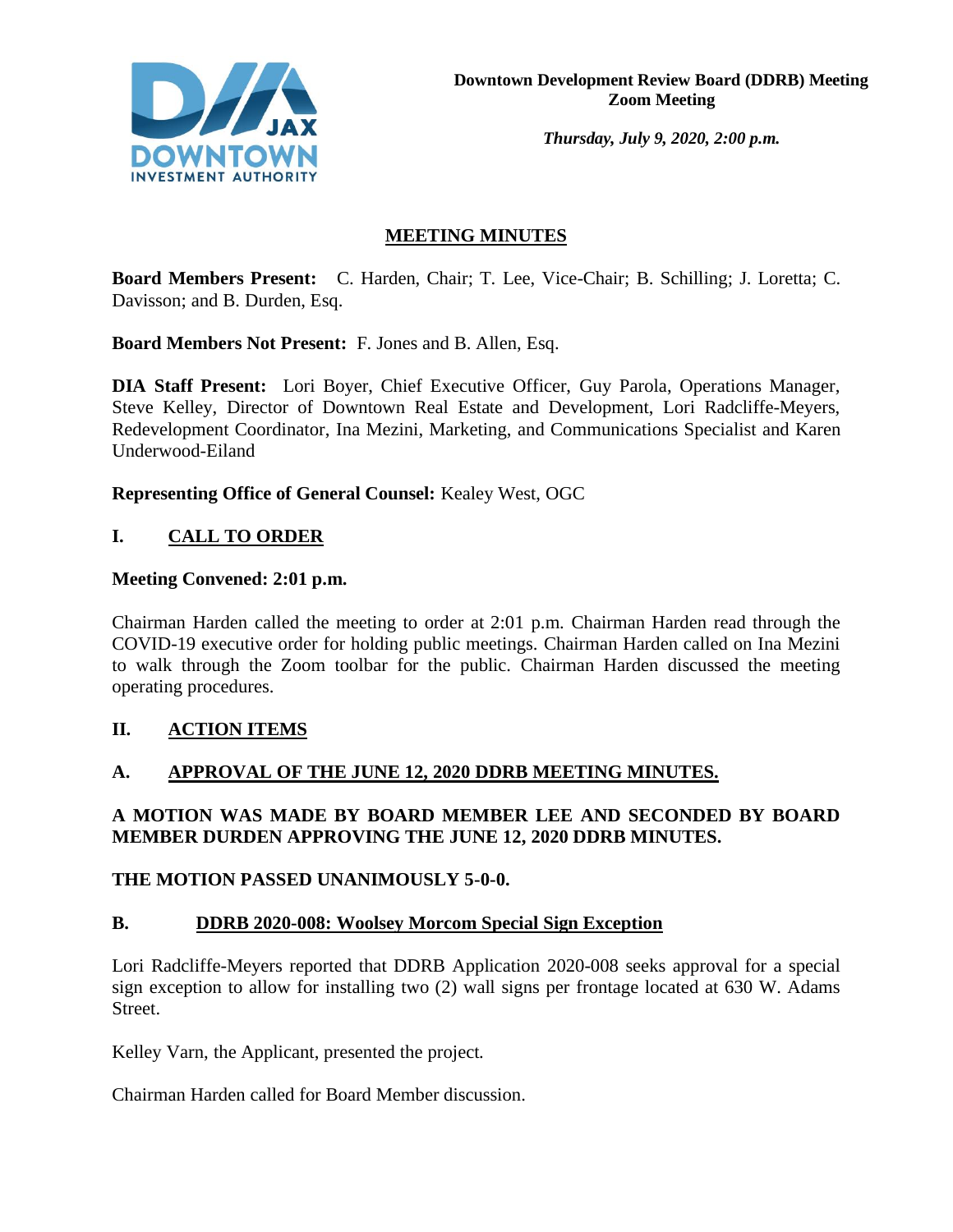Downtown Development Review Board (DDRB) – Zoom Meeting Thursday, July 9, 2020 Page 2 of 6

The Board Members discussed the project.

Board Member Davisson entered the proceedings.

Board Member Lee lost connection before motion.

#### **A MOTION WAS MADE BY BOARD MEMBER SCHILLING AND SECONDED BY BOARD MEMBER LORETTA RECOMMENDING APPROVAL OF DDRB APPLICATION 2020-008 AS SUBMITTED WITH THE CONDITION THAT THE EAST FAÇADE SIGNAGE BE REDUCED BY 50% AND SUBJECT TO FINAL APPROVAL REGARDING LOCATION AND DESIGN BY STAFF AND**

For a special sign, Exception to the Downtown Overlay District, two (2) wall signs per frontage as identified in the attached "Signage Application Request for Approval.

#### **THE MOTION PASSED 5-0-1 (Durden opposed).**

#### **C. DDRB 2020-010: ShareMD Special Sign Exception**

Lori Radcliffe-Meyers reported that DDRB Application 2020-010 seeks approval for a special sign exception to allow for the installation of one (1) parking garage wall sign, which exceeds the permitted square footage for parking garages without retail. The sign will be attached to the parking garage along the frontage facing the Acosta Expressway.

Kelly Varn, the applicant, presented the project.

The Board Members discussed the project.

Board Member Lee reentered the proceedings.

## **A MOTION WAS MADE BY BOARD MEMBER SCHILLING AND SECONDED BY BOARD MEMBER DURDEN RECOMMENDING APPROVAL OF DDRB APPLICATION 2020-010 WITH THE FOLLOWING RECOMMENDATIONS:**

For a special sign, Exception to the Downtown Overlay District, one (1) oversized parking garage wall sign of 85.4 square feet as identified in the attached "Signage Application Request for Approval."

**THE MOTION PASSED 5-0-1 (Davisson opposed).**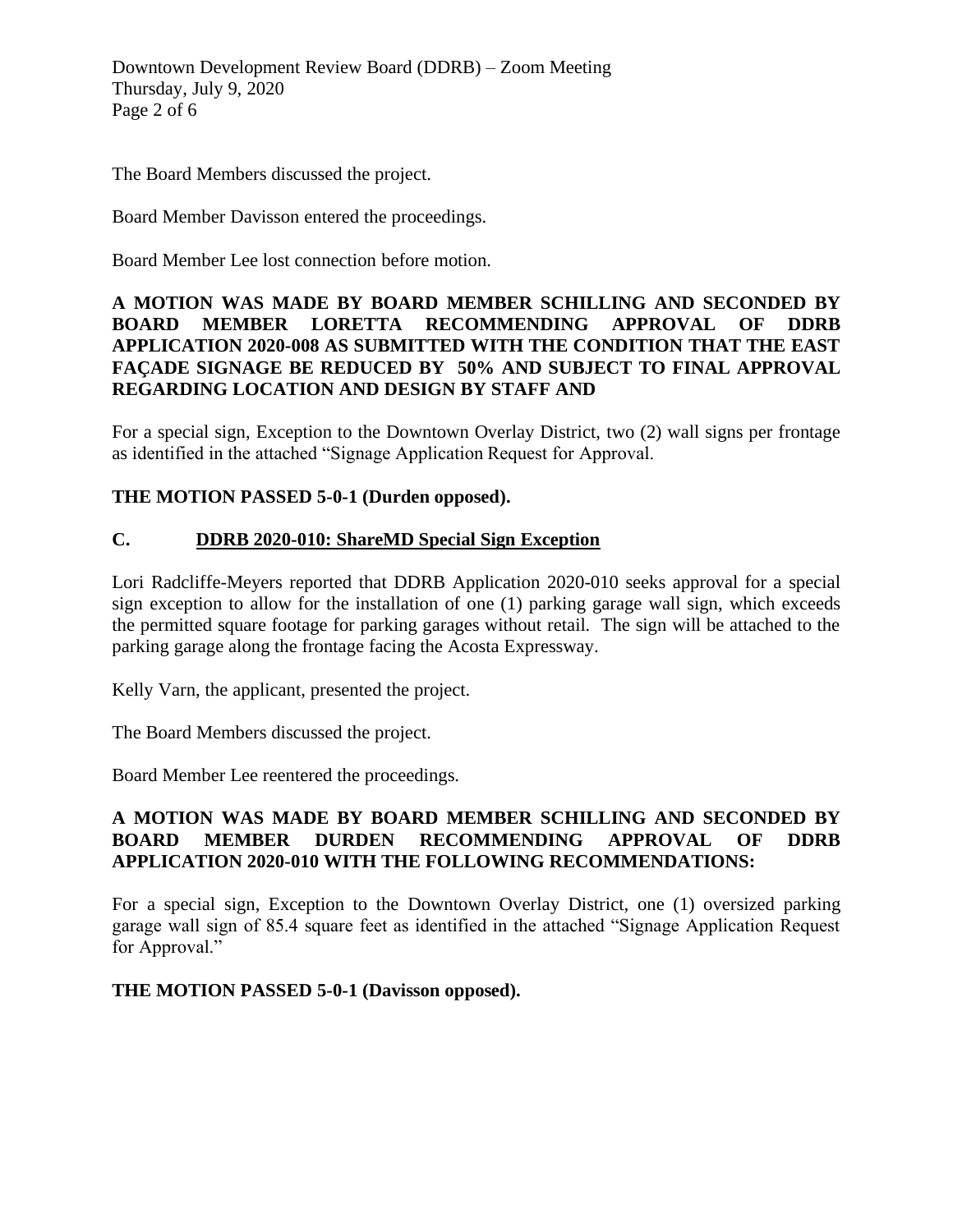## **D. DDRB 2020-011: Maxwell House Special Sign Exception**

Lori Radcliffe-Meyers reported that DDRB Application 2020-011 seeks a special sign exception to allow Maxwell House to change the existing red and blue LED lighting to a new LED multicolored programmable lighting. The new light can be programmed, which will enable Maxwell House to change the coloring of the sign, cup, and drips to reflect the colors of holidays, special occasions, and possibly even teal and gold for Jaguar Games.

Brad Ginzig was available on behalf of the applicant and provided a presentation.

The Board Members discussed the project and the proposed changes.

Public Comment – Nancy Powell inquired about how the white in the cup was illuminated. Mrs. Powell provided comments regarding how quickly the LED lights will change. Brad Ginzig responded about the five to ten seconds on the sequencing of the drips.

Lori Radcliffe-Meyers reported on the City of Jacksonville sign ordinance language regarding animated signs. Guy Parola elaborated that the sign ordinances are straightforward when it comes to animation and its definition.

Chairman Harden asked how soon it would be installed. Randy Ginzig reported that Maxwell has to get the funds appropriated from corporate, and they are hoping it would take place around the end of September.

Chairman Harden called for a motion.

## **A MOTION WAS MADE BY BOARD MEMBER DURDEN AND SECONDED BY BOARD MEMBER LEE RECOMMENDING APPROVAL OF DDRB APPLICATION 2020-011 WITH THE FOLLOWING RECOMMENDATIONS:**

For a special sign exception to the Downtown Overlay District to allow for the new LED multicolored lighting and the new LED blue lighting as identified in the attached "Signage Application Request for Approval."

## **THE MOTION PASSED UNANIMOUSLY 6-0-0.**

Joseph Loretta exited the proceedings at 3:10 p.m.

## **E. DDRB 2020-009: Ruby Beach Brewing Company**

Lori Radcliffe-Meyers reported that DDRB Application 2020-009 seeks Conceptual Approval for the renovation of an existing two-story brick building formerly known as the Letter shop and the construction of a new 14'x 24' outdoor Beer Garden for the Ruby Beach Brewery. The building is located at 228 and 230 E. Forsyth Street in the Central Core Overlay District.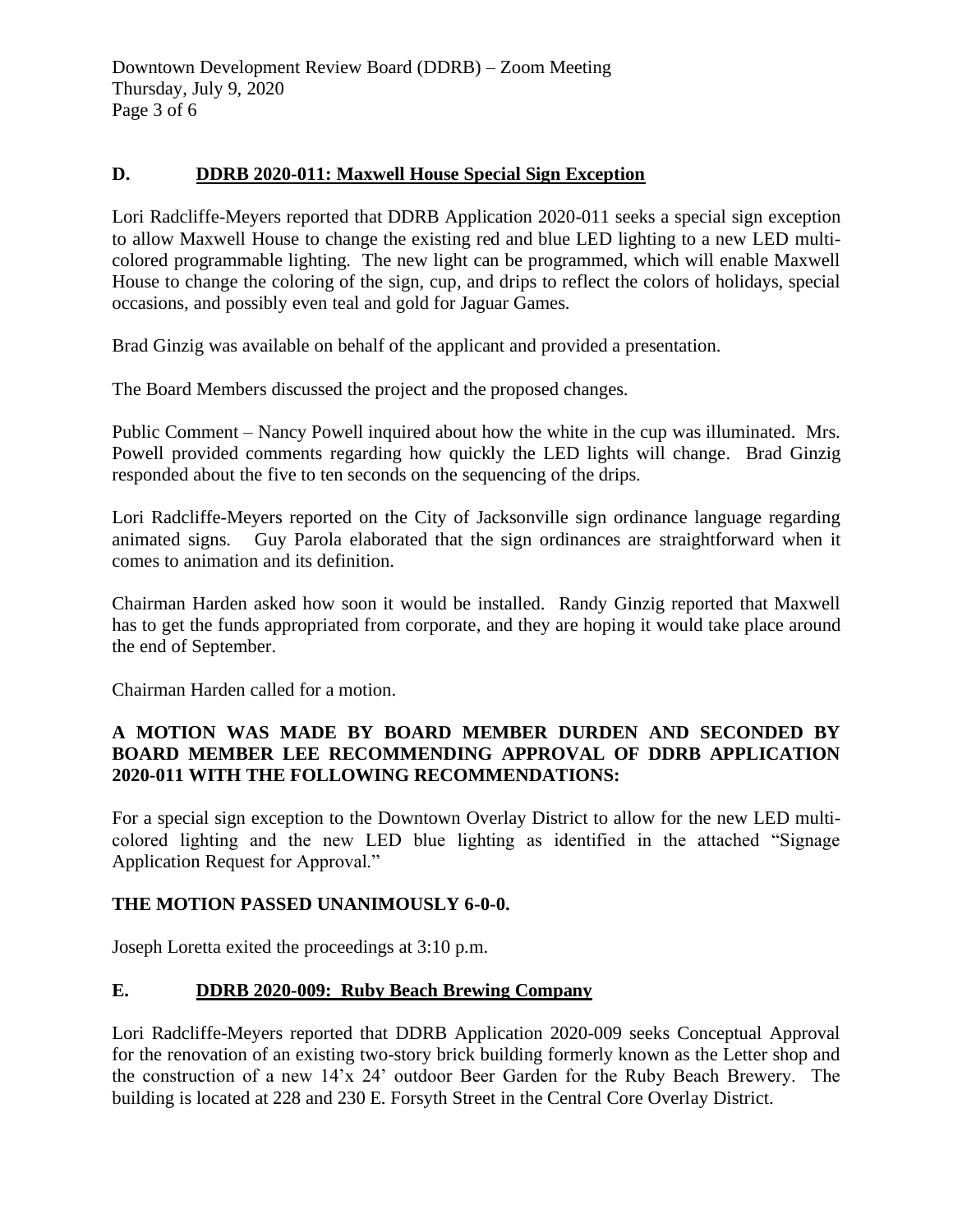Elias Hionides, the applicant, presented the project. Mr. Hionides discussed the site plan and requested to place a shipping container in the parking lot.

The Board discussed the project.

Chairman Harden noted that the design documents are limited. Reviewing a full site plan might have addressed some of the Board's concerns regarding the separation between the parking lot and the streetscape. The Staff has done a great job of identifying the areas for improvement.

Mr. Hionides will meet with the Staff to go over those concerns.

#### **A MOTION WAS MADE BY BOARD MEMBER SCHILLING AND SECONDED BY BOARD MEMBER DAVISSON RECOMMENDING CONCEPTUAL APPROVAL OF DDRB APPLICATION 2020-009 WITH THE FOLLOWING RECOMMENDATIONS**

- (A) Before submittal for final review, the developer shall meet with staff to: i) identify any deviations sought;
- (B) A final review, the developer shall provide enough detail to illustrate that the "Pedestrian Zone" meets the definition of such in the Ordinance Code, and meets the various requirements and design/amenity features for the "Pedestrian Zone;"
- (C) Streetlights, benches and street furnishings shall be placed in the Amenity Area. Street furnishings (e.g., benches, trash receptacles) shall be under the Downtown Streetscape Design Guidelines;
- (D) A final review, the developer shall provide enough detail to illustrate that Screening and Landscaping of Surface Parking meet the definition of such in the Ordinance Code and achieves the square footage and depth required.

## **THE MOTION PASSED UNANIMOUSLY 5-0-0**

**III. OLD BUSINESS None**

#### **IV. NEW BUSINESS**

#### **Election of Chair:**

Board Member Harden nominated Vice Chairman Lee as Chair. Board Member Durden, Schilling, and Davisson support Board Member Lee as Chair.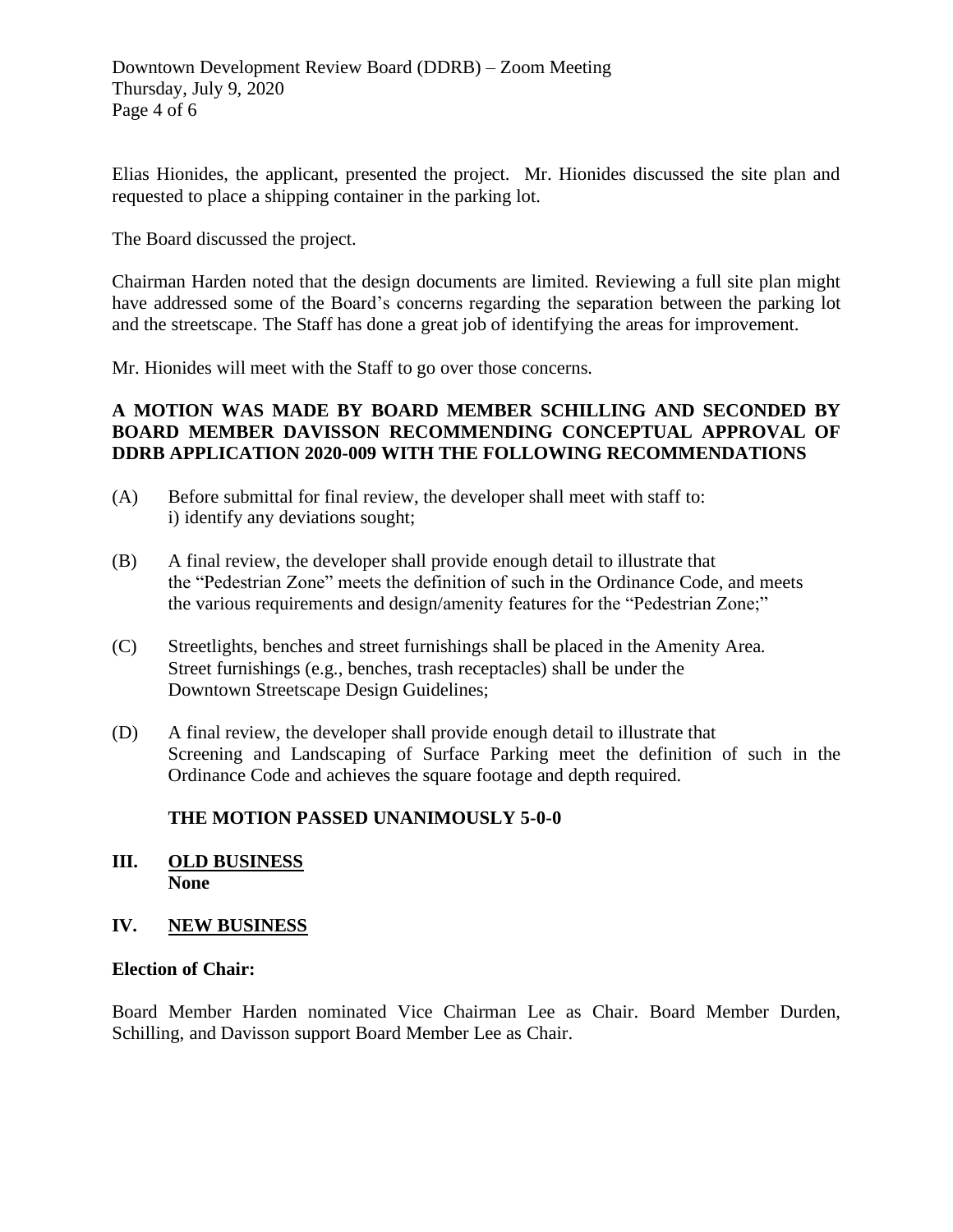The Board discussed a slate for Chair to be presented at the August 13, 2020 DDRB meeting.

## **A MOTION WAS MADE BY BOARD MEMBER SCHILLING AND SECONDED BY BOARD MEMBER DURDEN NOMINATING BOARD MEMBER TREVOR LEE AS CHAIR OF THE DDRB.**

## **THE MOTION PASSED UNANIMOUSLY 5-0-0.**

Board Member Lee accepted to serve as the role of Chair and appreciates the support from the Board.

Board Member Schilling thanked former Chairman Harden for his service, dedication, and time commitment.

The Nominating Committee shall appoint two members to a Nominating Committee. The Nominating Committee shall meet to discuss a slate for Vice-Chair and Secretary. The slate will be presented to the Board as a whole at the regular meeting in August.

All Nominating Committee meetings shall be noticed and conducted as Public Meeting by Section 6 of the DDRB bylaws.

Board Member Harden requested that Board Members Davisson and Schilling be on the nominating committee and bring forth a recommended slate of Vice-Chair and Secretary to the full Board.

Board Member Durden expressed interest in having staff to review the sign code provisions. Due to the staff's workload, she stated that it could occur sometime this year.

Guy Parola requested for Lori Radcliffe-Meyers to conduct an inventory over the last five-years of every sign exceptions that have been approved by vote. Lori Radcliffe-Meyers agreed.

Board Member Harden requested assistance from staff for directions regarding signage within the next two months, depending on the schedule and provide an assessment to the Board.

CEO Boyer reported how the zoning overlay was performed. She pointed out to understand why each of the sign exceptions was requested, regulations they did not meet that necessitated the exception. Include what was granted and what part of the current code that didn't work, will define what needs to be adjusted.

Board Member Harden stated that staff should consider how other growing urban areas like Jacksonville are dealing with signs.

## **V. PUBLIC COMMENTS**